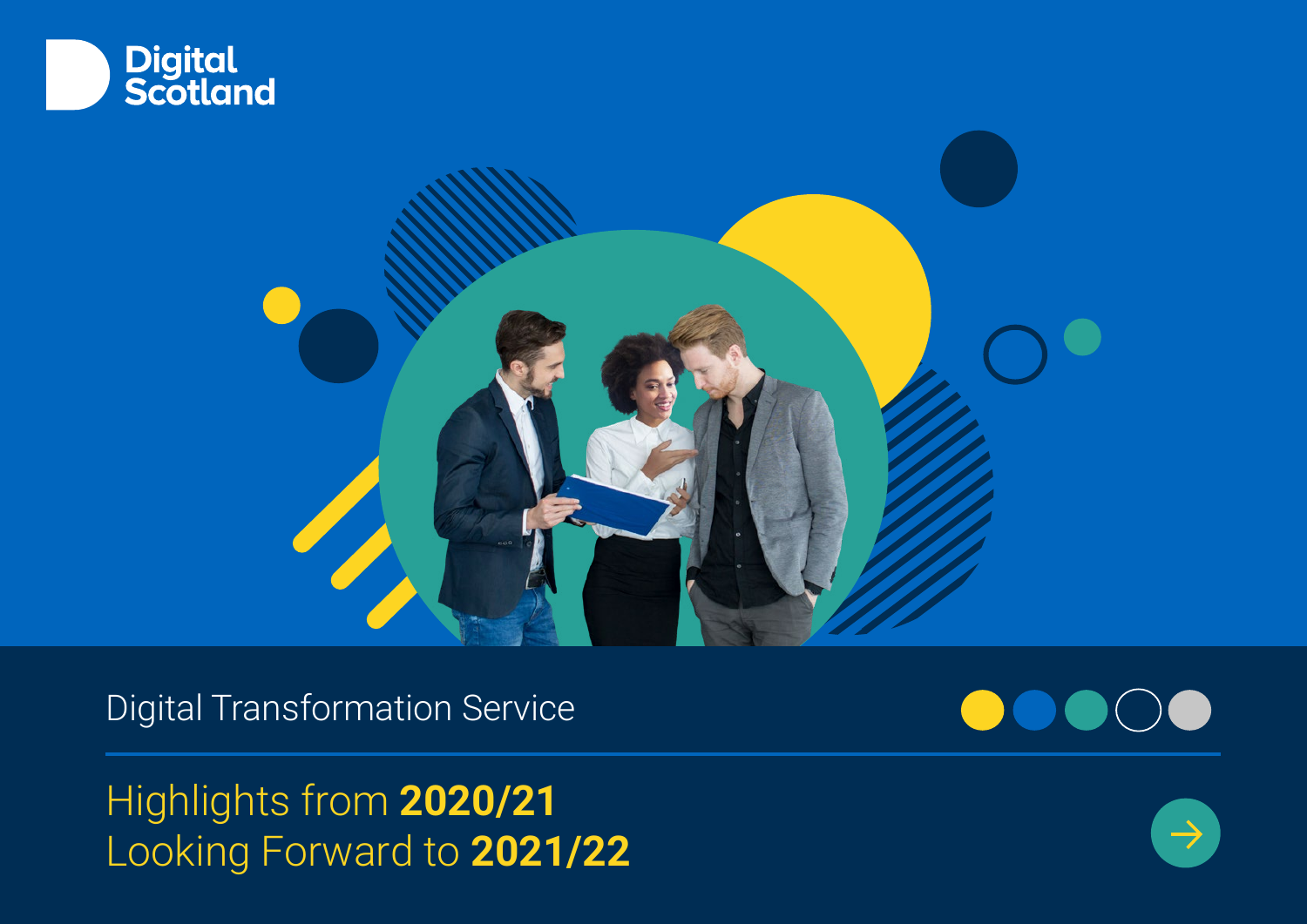# Highlights from **2020/21**, Looking Forward to **2021/22**





# **Contents**



Introduction to Digital Transformation Service (DTS)



What we have done so far - 2020/21



Looking ahead to 2021/22





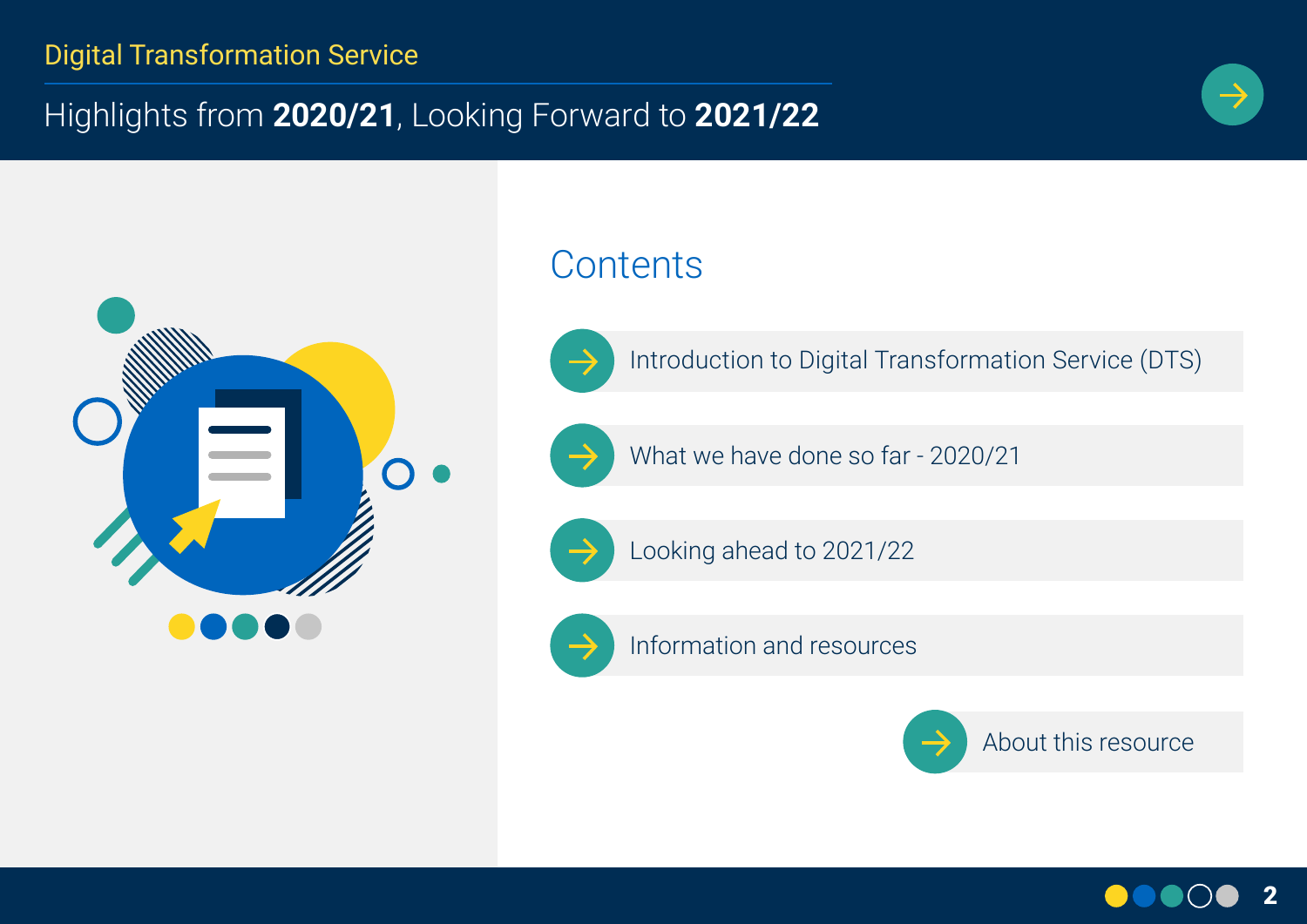



# Introduction to DTS

DTS | Highlights from **2020/21**, Looking Forward to **2021/22** 3

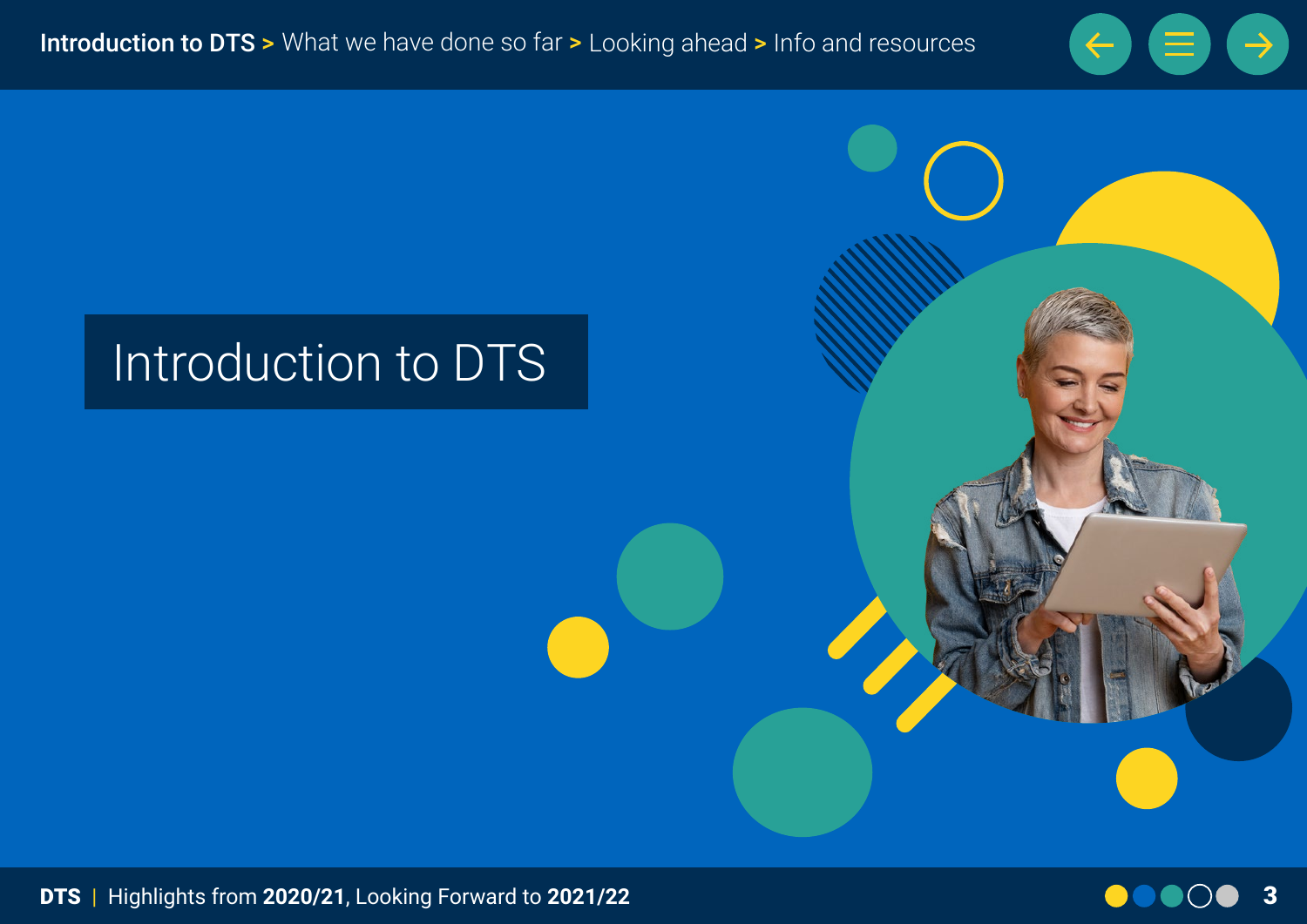



# Our Vision

"All services provided by the public sector in Scotland are well designed, accessible and inclusive"

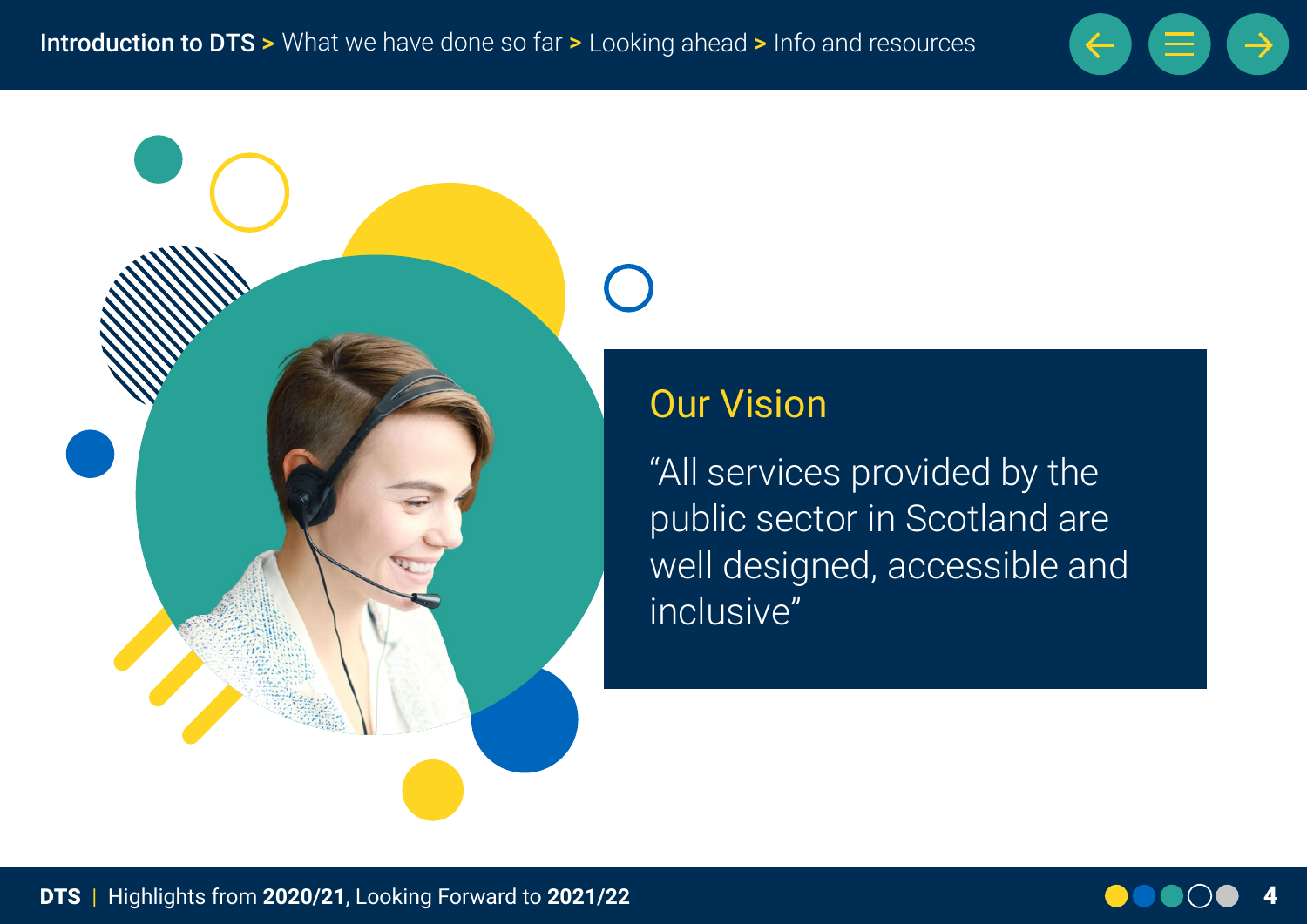

# Our Objectives



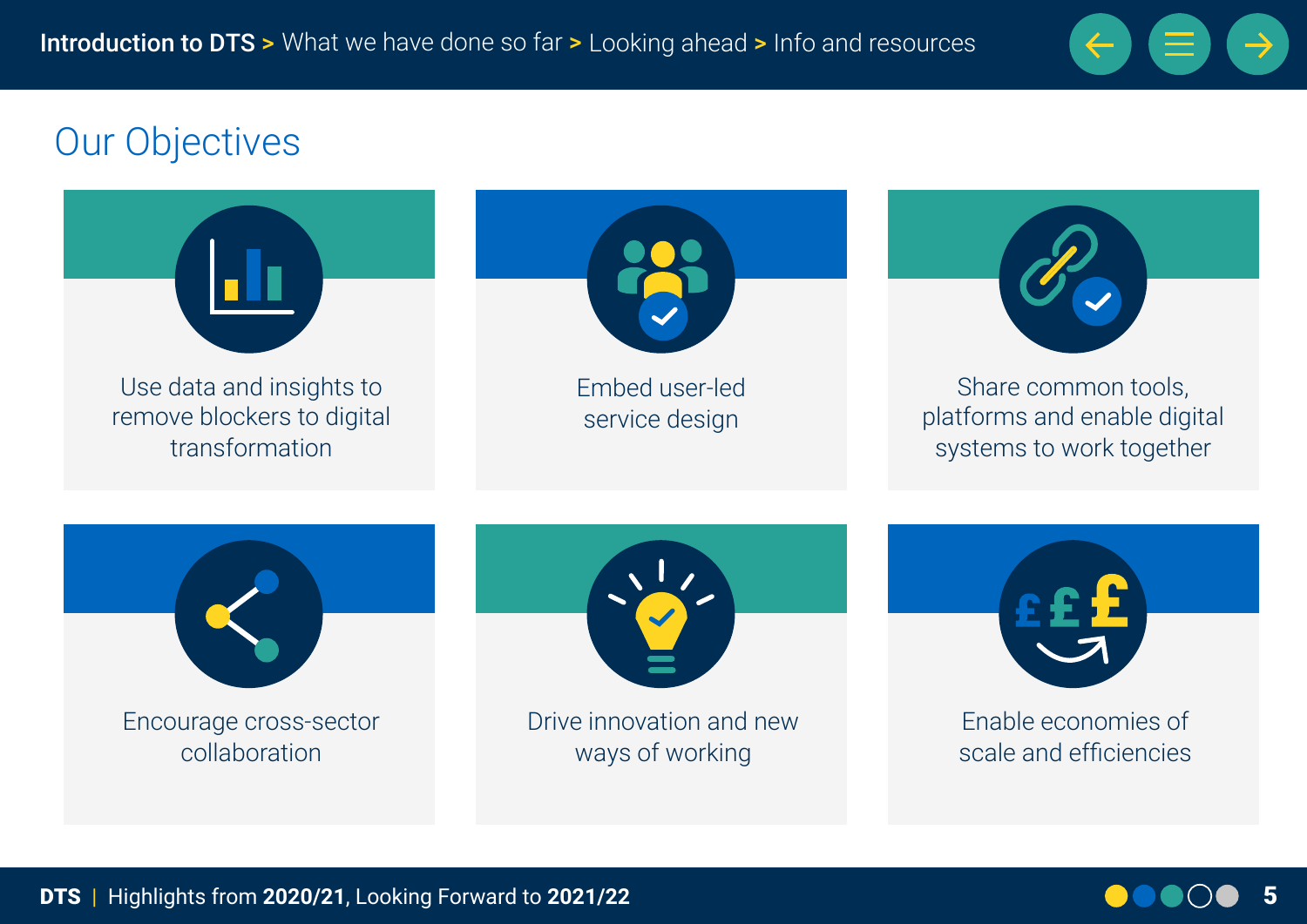

# DTS have supported:



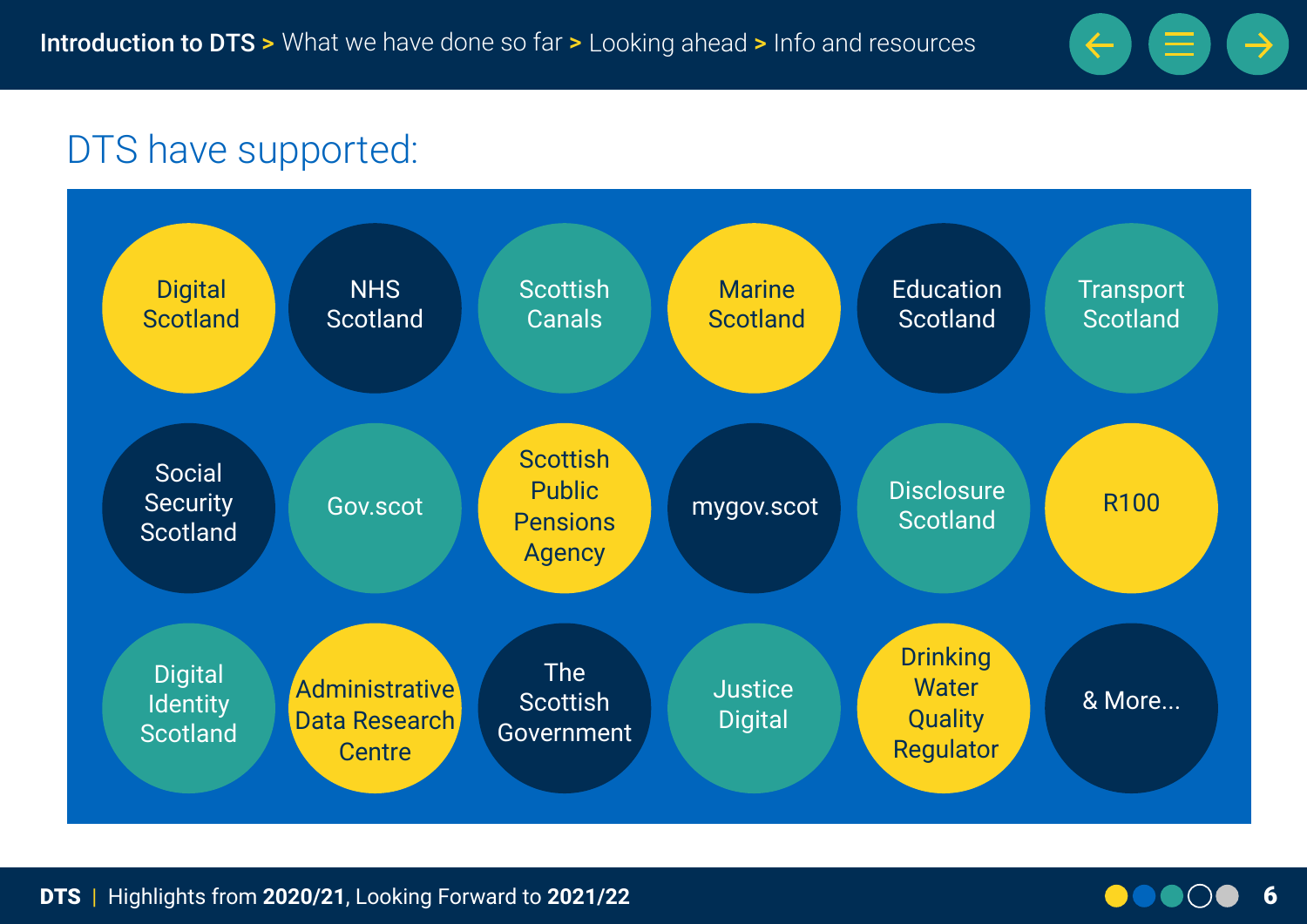

# What we have done so far

DTS | Highlights from **2020/21**, Looking Forward to **2021/22** 7

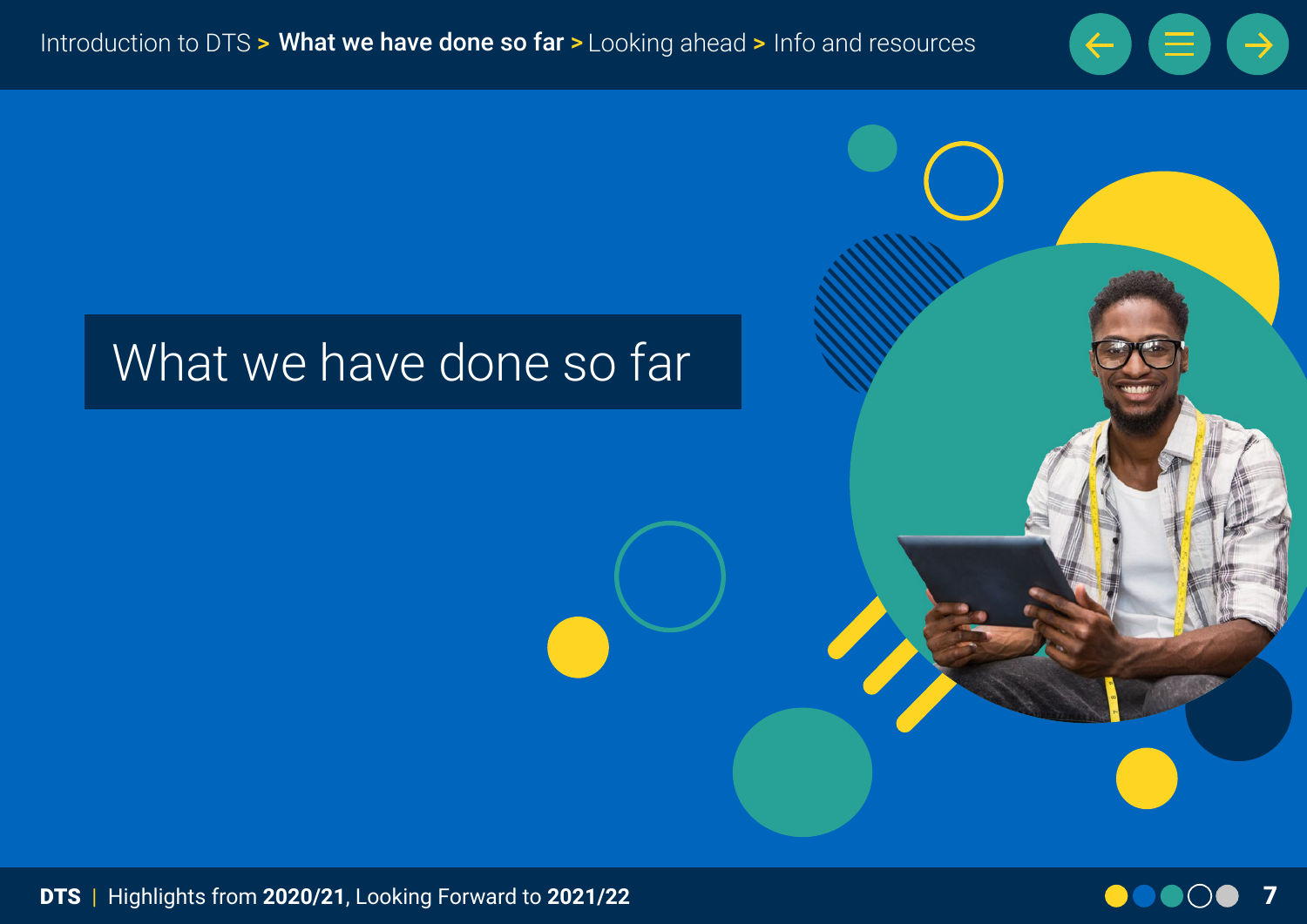



Use data and insights to remove blockers to digital transformation

#### **In 2020/21, we have:**



Collected data about common blockers, risks and lessons learned across the public sector  $-$  so we can use these insights to deliver services more efficiently in 2021/22



Gathered user insights to mature our service, so we can support the public sector to enable digital transformation in 2021/22



Developed an understanding of user needs in response to the COVID-19 pandemic – which we'll continue to share and use to deliver services in 2021/22

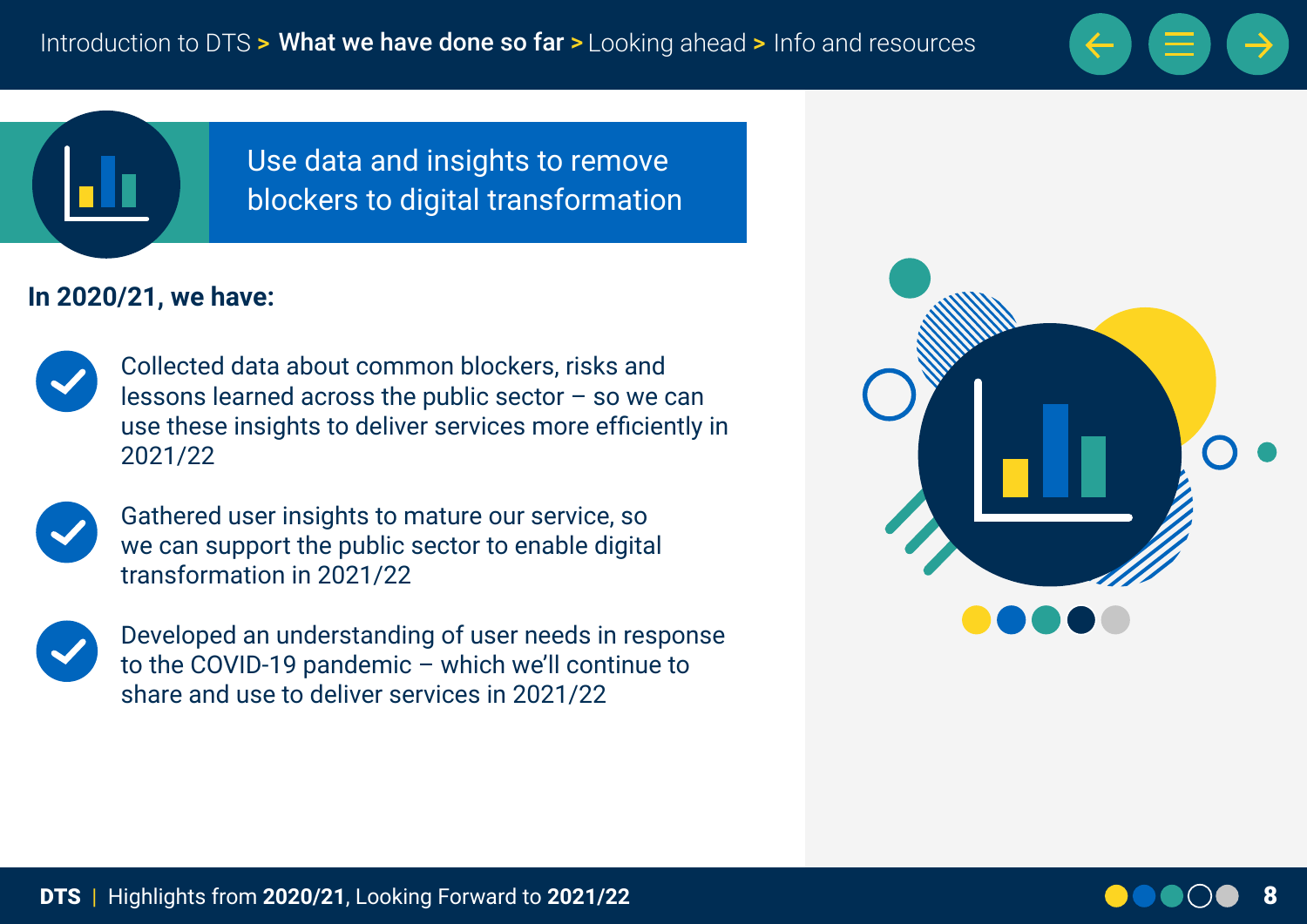



#### Embed user-led service design

#### **In 2020/21, we have:**



Helped organisations design user-centred services – by focussing on people, not technology



Developed digital capability across the public sector through on-the-job training, recruitment support, work shadowing, and coaching



Helped build teams, that can sustainably maintain live services and reduce dependency on external support



Promoted best practice by sharing guidance and standards with organisations across the public sector



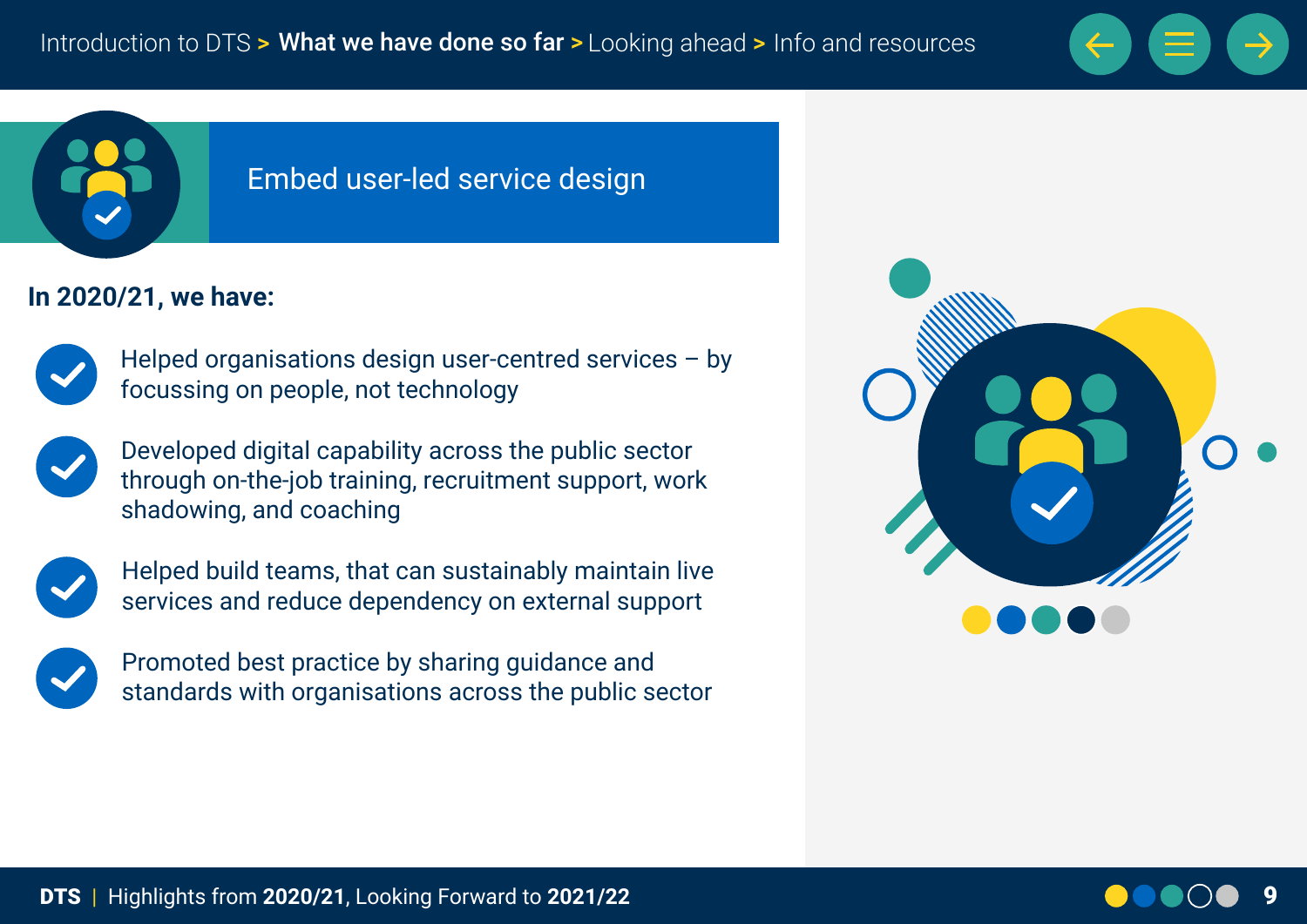



Share common tools, platforms and enable digital systems to work together

#### **In 2020/21, we have:**



Supported organisations to use and transfer to new content management systems and benefit from common security, accessibility and design standards

Encouraged the re-use of tools and technology within the public sector, in line with Scotland's Digital Strategy



Provided expertise and professional support to major corporate digital programmes, including Cloud, Publishing, Payments and Identity

Identified and delivered tools and templates for organisations requiring digital support in the public sector

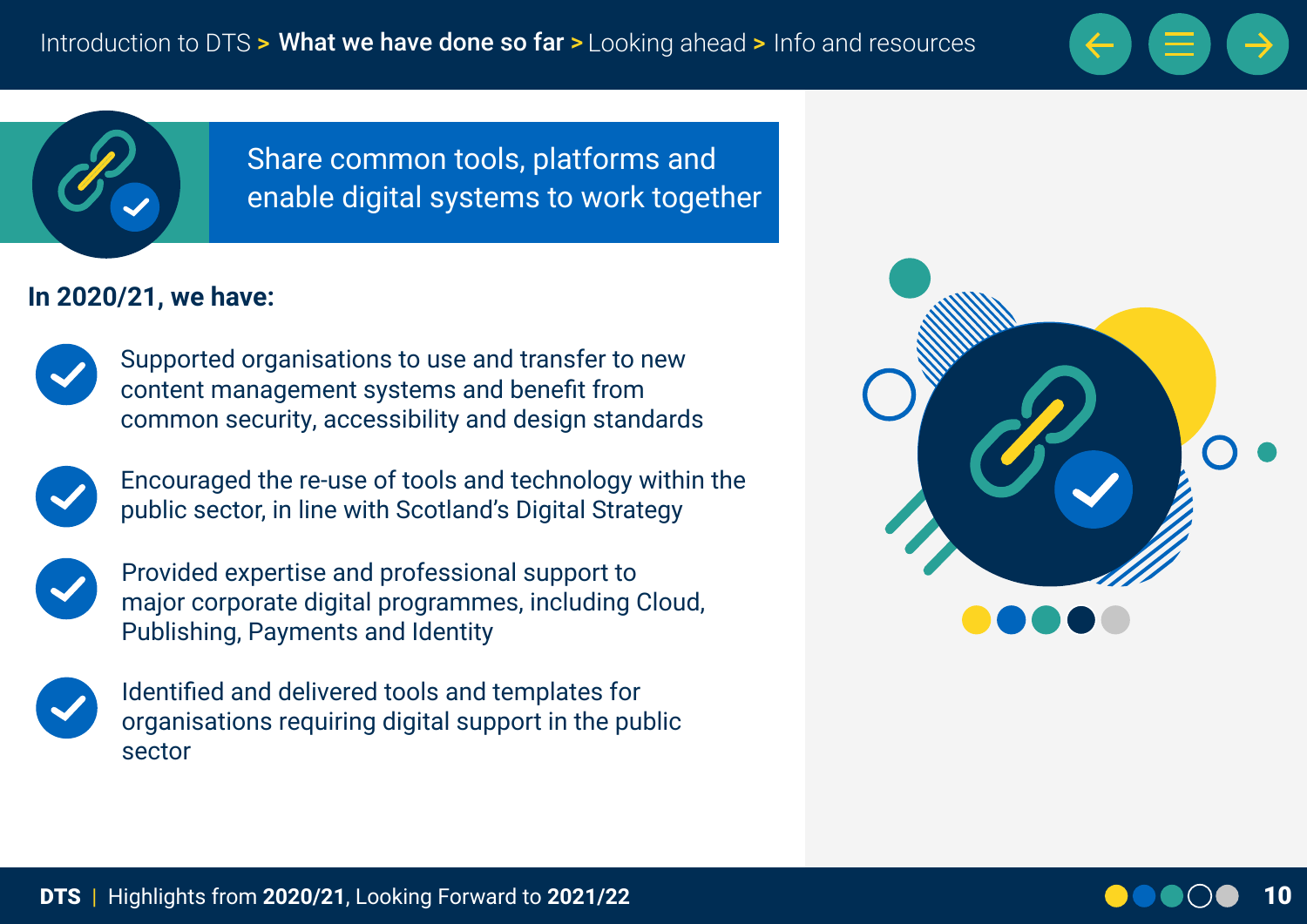

Encourage cross-sector collaboration

#### **In 2020/21, we have:**



Established a Transformation Action Group to govern the Digital Transformation Service, made up of representatives from across Scottish Government, to share insights and promote collaboration



Supported organisations to work with and learn from range of stakeholders as part of their transformation journey, including the third and private sectors



Built a robust sign-posting offering to connect organisations with the advice, guidance and resources they need to support them on their transformation journey



Referred organisations to the 'Once for Scotland Collaboration Panel' to identify if there are opportunities to join up and deliver common requirements in a collaborative way



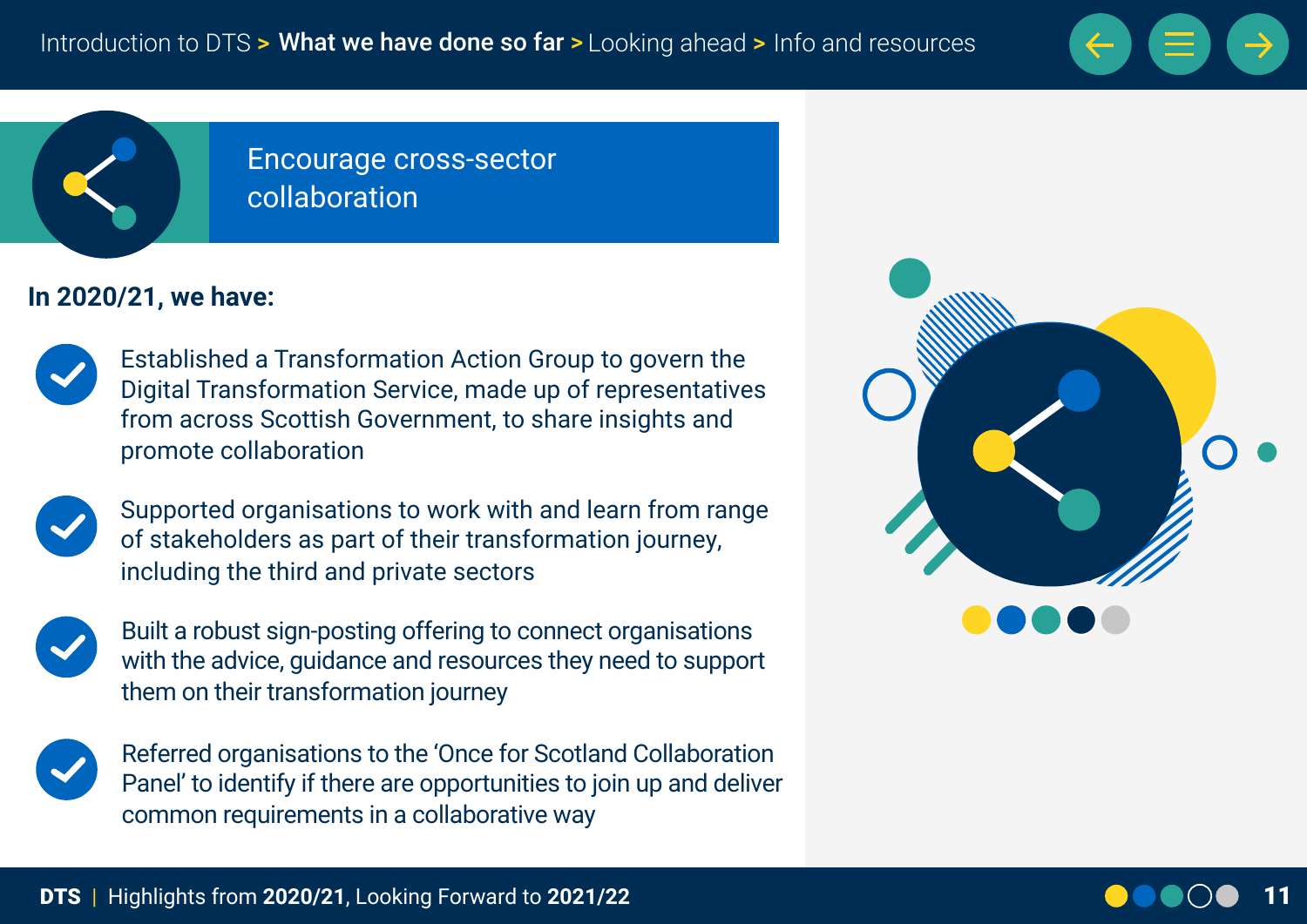



## Drive innovation and new ways of working

#### **In 2020/21, we have:**



Brought private and public sector expertise together, to explore options for sharing corporate knowledge sharing across the public sector



Embedded agile methodology and ways of working across the public sector, so we can deliver services in a userfocused, iterative way



Enabled projects to adapt quickly in response to COVID-19, supporting rapid delivery to meet a new set of needs created by the pandemic

Utilised 'design sprints' to support organisations to quickly define, sketch and prototype digital transformation options within 5 days



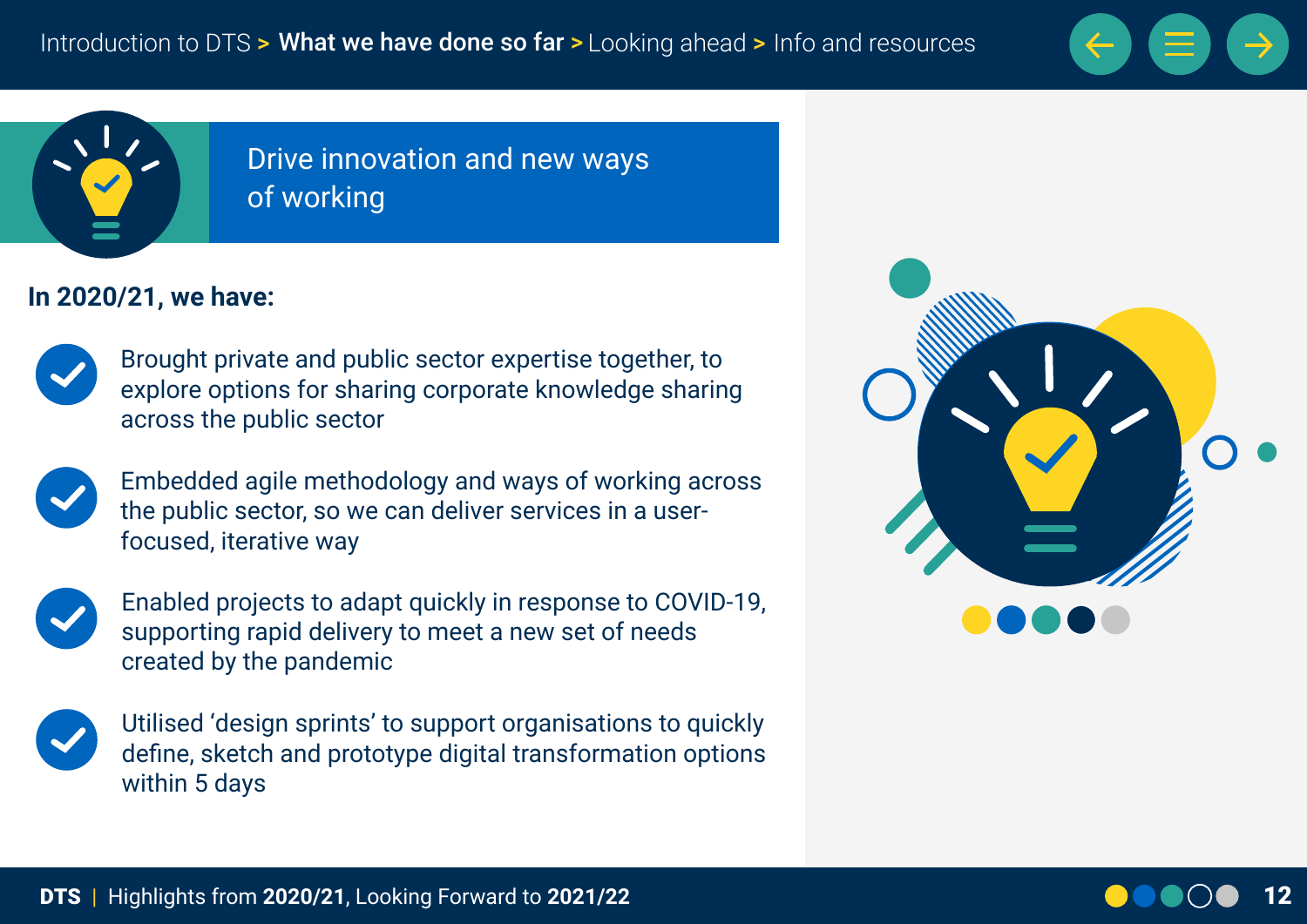



### Enable economies of scale and efficiencies

#### **In 2020/21, we have:**



Developed a prioritisation and triage process so that time and investment is used for highest impact in accordance with Scotland's Digital Strategy



Helped organisations get the benefits of a short focused discovery phase to understand the problem before committing to a costly long-term programme of work



Encouraged the re-use and sharing of common platforms so that organisations can deliver more efficiently.



Improved project efficiency by sharing knowledge and lessons learned from across public sector organisations



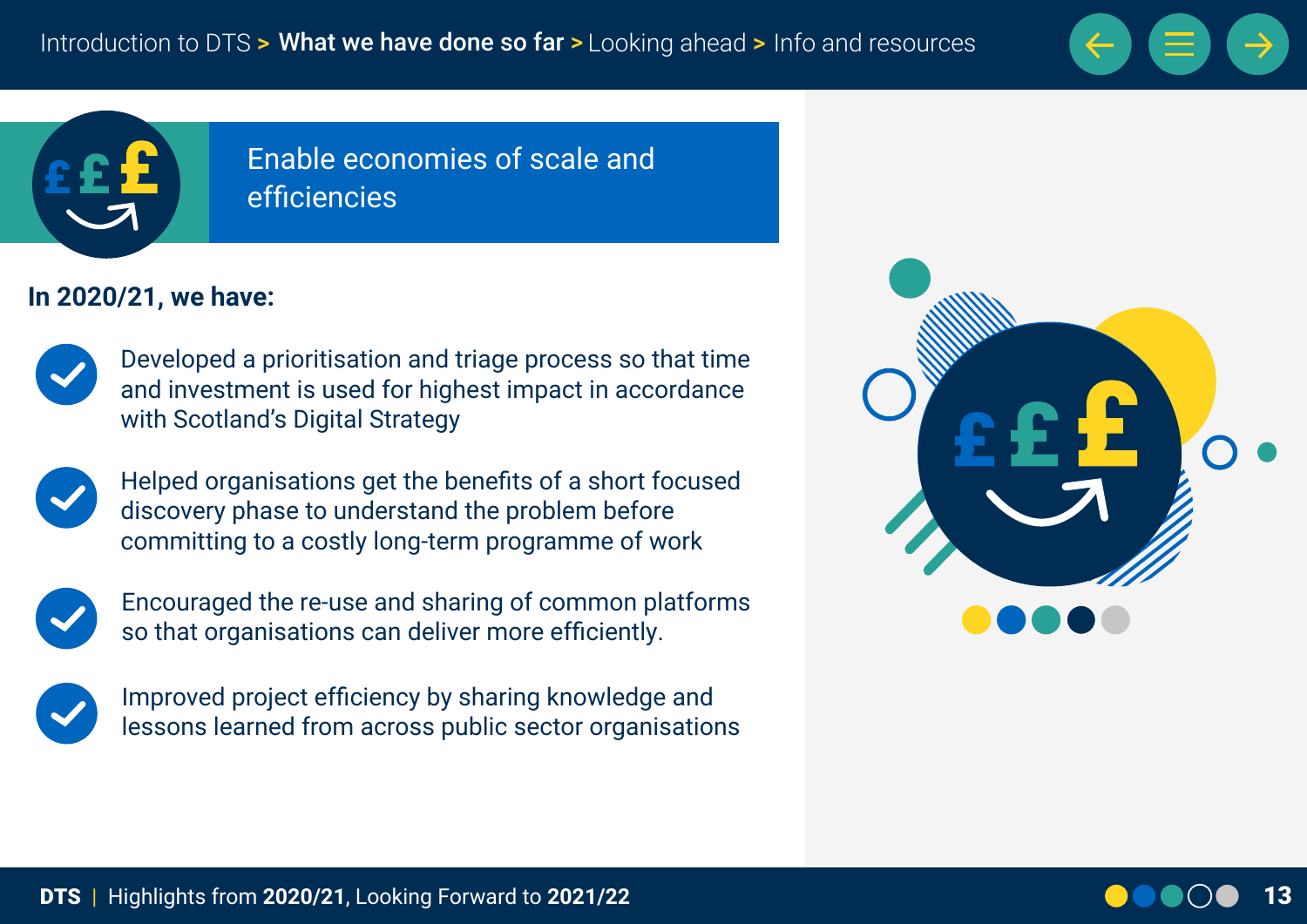

# In 2020/21, DTS has:



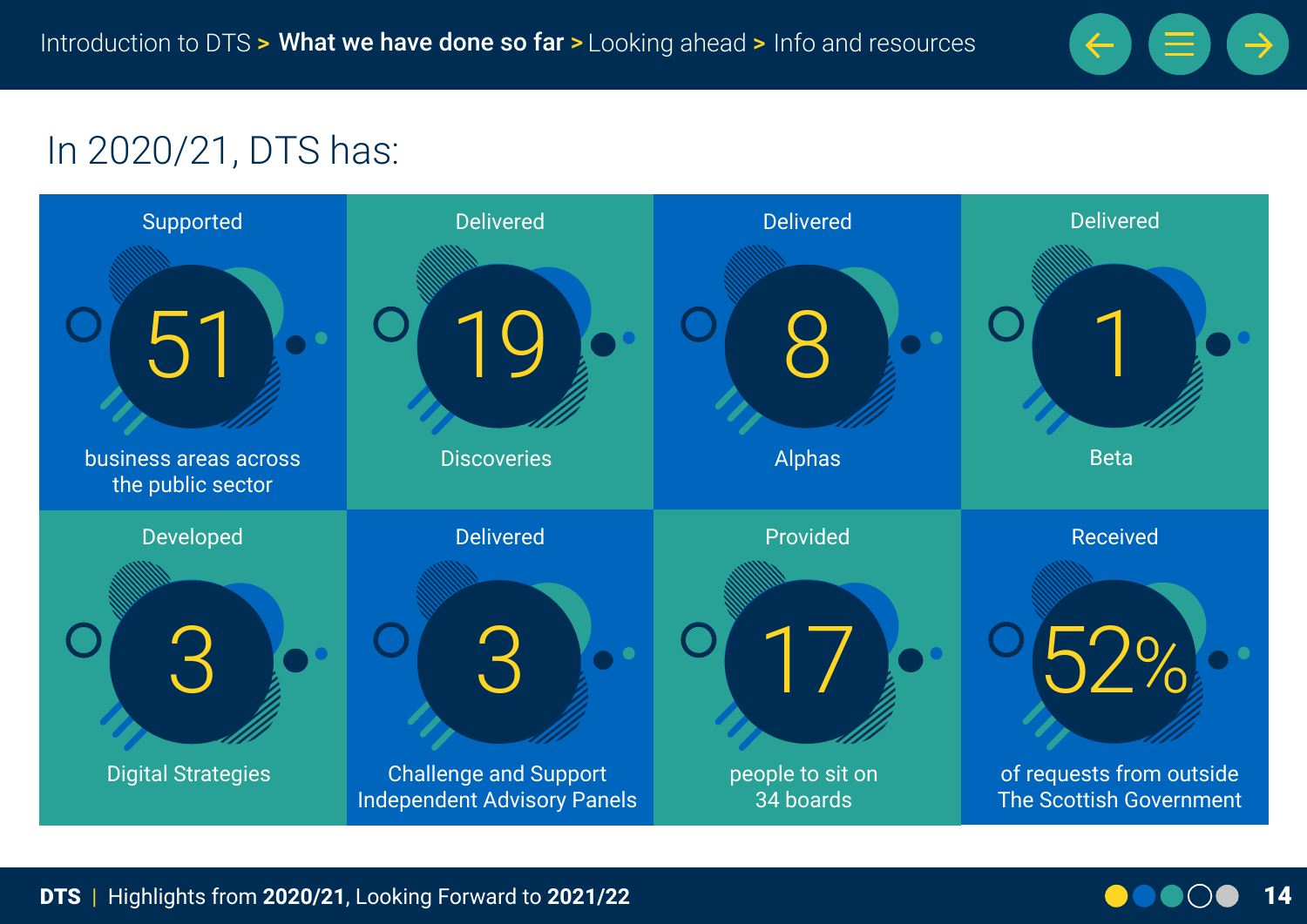

# Looking ahead to 2021/22



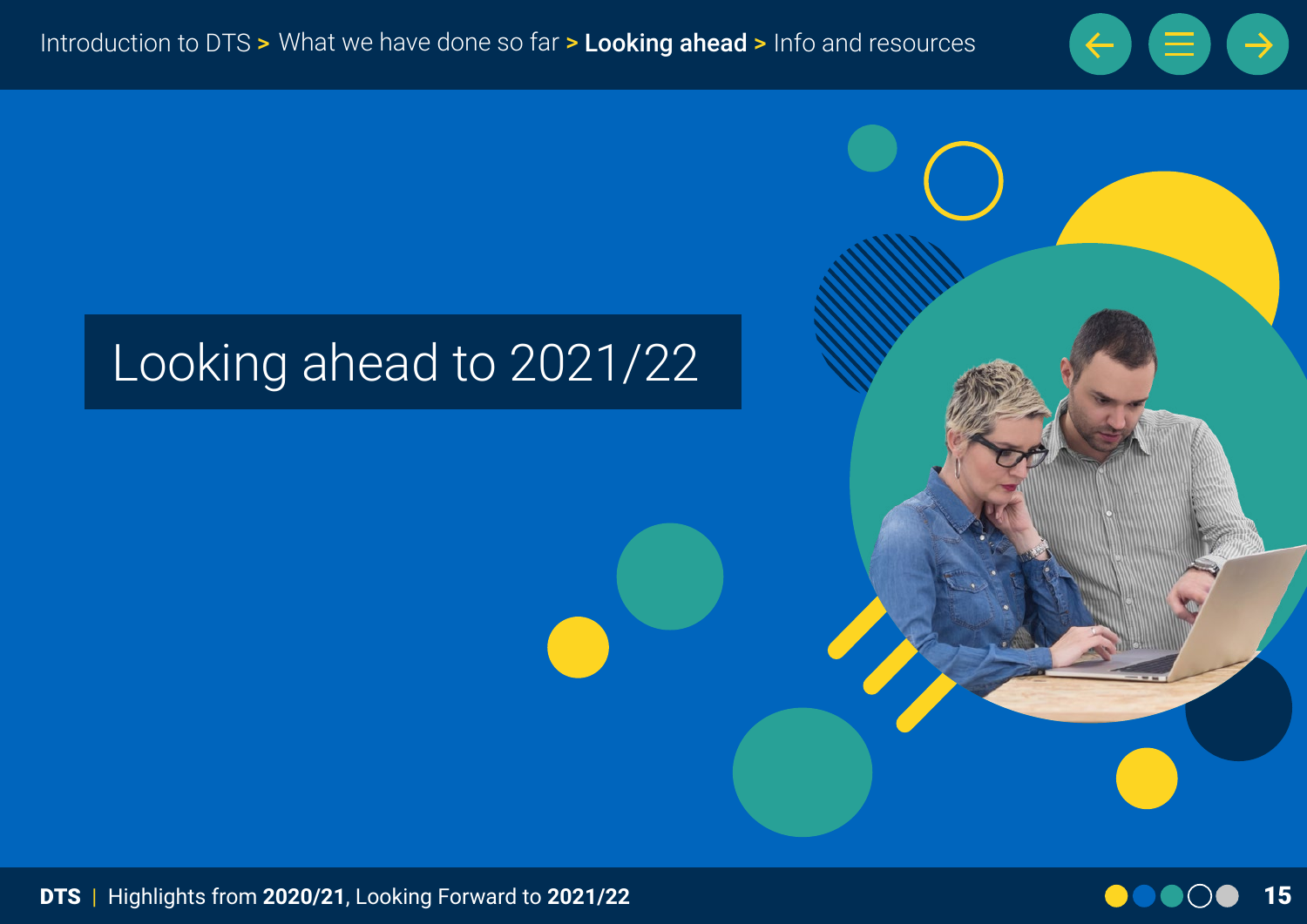



## **Looking ahead: Our focus for 2021/22:**

- Continue to provide capacity and capability to key public sector programmes
	- Continue to deliver user-focused, accessible and inclusive services in the public sector
	- Collaborate across the Digital Directorate to create a single-entry point where users can access digital transformation support
	- Iterate our advice and guidance for organisations needing digital support
- Continue to gather and utilise insights, to help us make better decisions in the public sector
- Share lessons learned and success stories

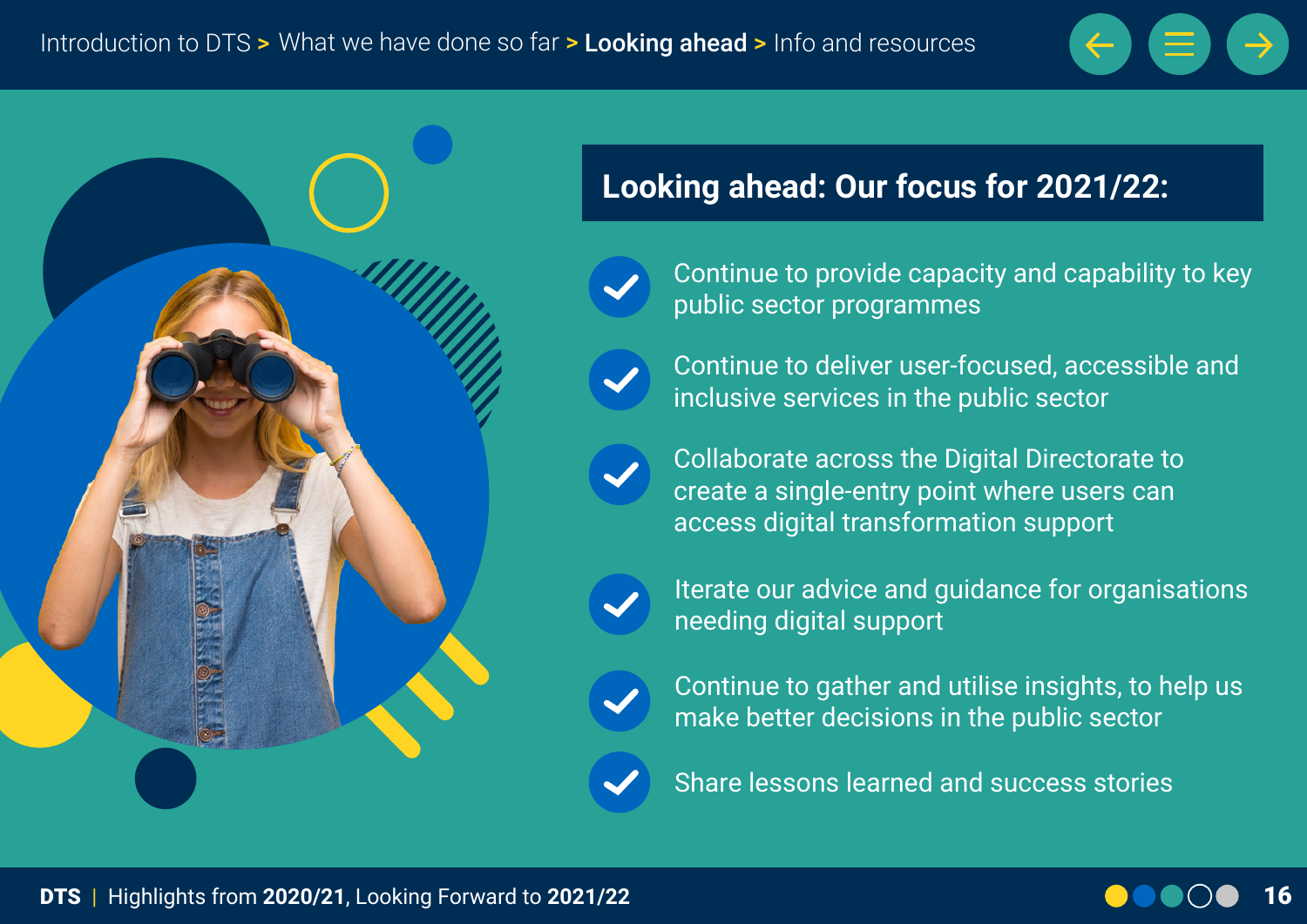

# Information and resources

If you'd like to learn more about DTS, here are some resources you might find helpful:



[Digital: Digital Transformation Service](https://www.gov.scot/policies/digital/digital-transformation-service/)  [gov.scot \(www.gov.scot\)](https://www.gov.scot/policies/digital/digital-transformation-service/)



[Understanding Digital Transformation -](https://blogs.gov.scot/digital/2020/08/06/understanding-digital-transformation/)  [Digital \(blogs.gov.scot\)](https://blogs.gov.scot/digital/2020/08/06/understanding-digital-transformation/)



[What Scottish Government has learned](https://blogs.gov.scot/digital/2020/12/04/what-scottish-government-has-learned-about-how-to-do-digital-discovery/)  [about how to do 'Digital Discovery' -](https://blogs.gov.scot/digital/2020/12/04/what-scottish-government-has-learned-about-how-to-do-digital-discovery/)  [Digital \(blogs.gov.scot\)](https://blogs.gov.scot/digital/2020/12/04/what-scottish-government-has-learned-about-how-to-do-digital-discovery/)